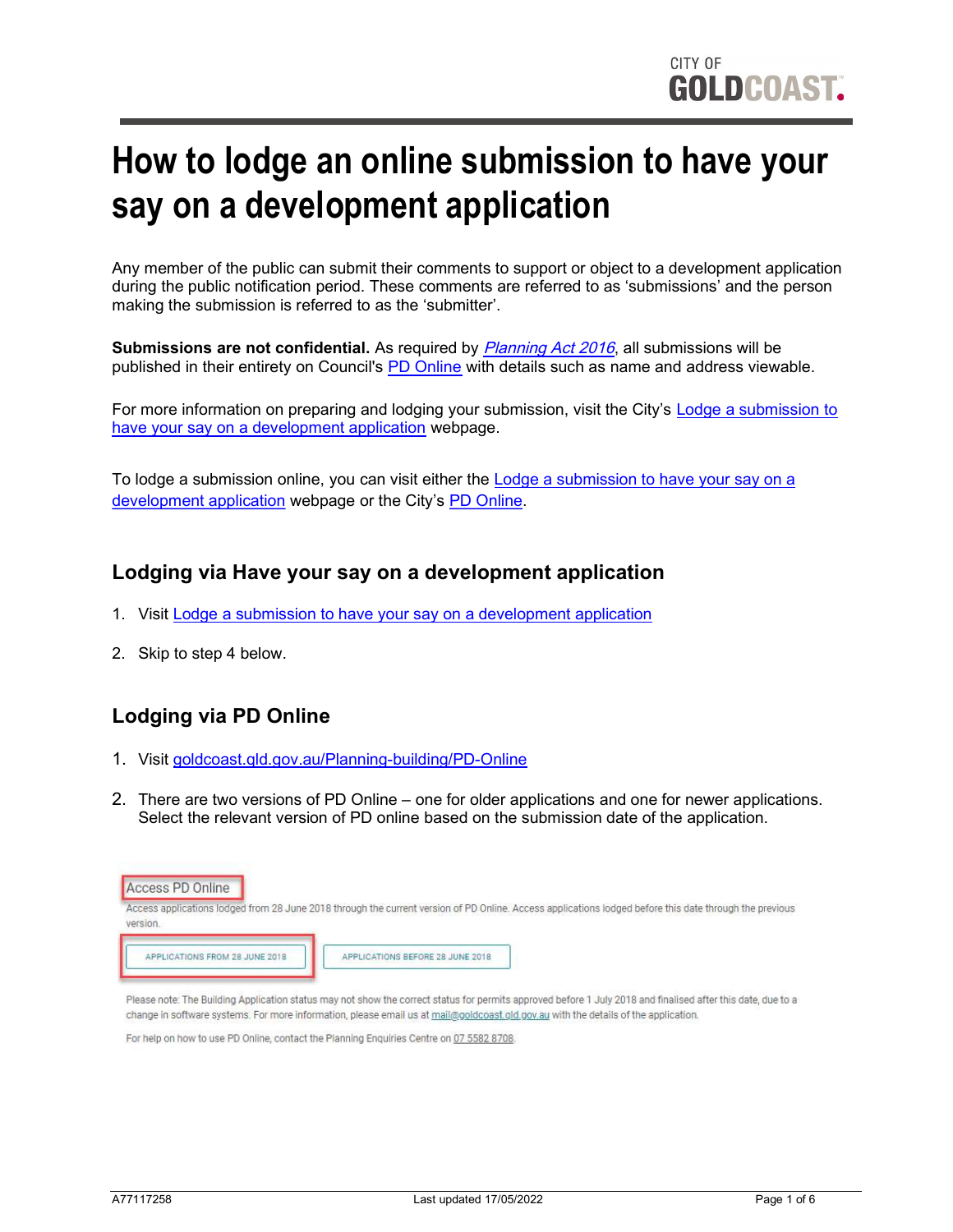3. Select 'Development applications in Public Notification' and click 'Next'.

|                                                                                                 | Choose a type from the options below. Click 'Next' to continue.                                                                                                                                                                                                                                                                   |                                                                                                                                                                                                                                                                                      |  |
|-------------------------------------------------------------------------------------------------|-----------------------------------------------------------------------------------------------------------------------------------------------------------------------------------------------------------------------------------------------------------------------------------------------------------------------------------|--------------------------------------------------------------------------------------------------------------------------------------------------------------------------------------------------------------------------------------------------------------------------------------|--|
|                                                                                                 |                                                                                                                                                                                                                                                                                                                                   | Note: Applications lodged prior to 28 June 2018 can be accessed through the previous version of PD Online.                                                                                                                                                                           |  |
|                                                                                                 | Description                                                                                                                                                                                                                                                                                                                       | Instructions                                                                                                                                                                                                                                                                         |  |
| C                                                                                               | Development applications                                                                                                                                                                                                                                                                                                          | Search for development applications (i.e. Material Change of Use (MCU), Reconfiguration of A Lot (ROL), Operational Works (OPW including OPV -<br>OPW Vehicle Crossing), Minor Change (MIN) and Other Change (OTH)). Check application status and view property related information. |  |
|                                                                                                 | Development applications in<br><b>Public Notification</b>                                                                                                                                                                                                                                                                         | Search for development applications currently being advertised, check their status and view property related information. You can also make a<br>submission on a development application using our 'Have your say' option.                                                           |  |
| O                                                                                               | <b>Building applications</b>                                                                                                                                                                                                                                                                                                      | Search for building applications, check their status and view property related information.                                                                                                                                                                                          |  |
| $\circ$                                                                                         | Management plans and<br>environmental offsets                                                                                                                                                                                                                                                                                     | Search for management plans and environmental offset applications, check their status and view property related information.                                                                                                                                                         |  |
| C                                                                                               | Referral agency assessment<br>applications                                                                                                                                                                                                                                                                                        | Search for referral assessment applications, check their status and view property related information.                                                                                                                                                                               |  |
|                                                                                                 |                                                                                                                                                                                                                                                                                                                                   |                                                                                                                                                                                                                                                                                      |  |
|                                                                                                 | Disclaimer<br>This information:                                                                                                                                                                                                                                                                                                   |                                                                                                                                                                                                                                                                                      |  |
| to assist customers in tracking progress of the development applications<br><b>IS</b><br>۰      |                                                                                                                                                                                                                                                                                                                                   |                                                                                                                                                                                                                                                                                      |  |
| deals with key milestones in the development application process - it is not a detailed history |                                                                                                                                                                                                                                                                                                                                   |                                                                                                                                                                                                                                                                                      |  |
|                                                                                                 | enables customers to view and interrogate the online planning scheme<br>٠                                                                                                                                                                                                                                                         |                                                                                                                                                                                                                                                                                      |  |
|                                                                                                 | to assist customers in determining whether the property is connected or can be connected to water and sewerage services<br>IS.<br>should NOT be relied upon as accurate especially by those who may be using this as a basis to decide whether to purchase or finance property - if you fall into that category you should obtain |                                                                                                                                                                                                                                                                                      |  |

4. A list of development applications in Public Notification will appear. Select the application number in the 'Application number' column that you would like to lodge a submission on.

| Development applications in Public Notification<br>Registers                                                | Development applications in Public Notification |                            |                                                            |                           |                 |
|-------------------------------------------------------------------------------------------------------------|-------------------------------------------------|----------------------------|------------------------------------------------------------|---------------------------|-----------------|
| Use the fields below to begin your<br>search. In some cases, leaving<br>the search fields blank will return |                                                 |                            |                                                            |                           | <b>Map View</b> |
| all results                                                                                                 | <b>Application</b><br>number                    | <b>Application</b><br>date | <b>Application location</b>                                | <b>Application type</b>   | Location suburb |
| Select a register                                                                                           |                                                 |                            |                                                            |                           |                 |
| Development applicatior v                                                                                   | MCU/2021/375                                    | 29/07/2021                 | Lot 31 SP309740, 4 Newheath Drive, ARUNDEL QLD<br>4214     | Material Change of<br>Use | ARUNDEL         |
|                                                                                                             | COM/2021/255                                    | 14/10/2021                 | Lot 4 SP254945, 114 Eggersdorf Road, ORMEAU QLD<br>4208    | Combined<br>Application   | NORWELL         |
| Application number search                                                                                   |                                                 |                            |                                                            |                           |                 |
| Search for requests<br>using licence/application<br>number                                                  | OTH/2021/59                                     | 15/10/2021                 | Lot 1 SP302072, 2 Corbould Court, JACOBS WELL<br>QLD 4208  | Other Change              | JACOBS WELL     |
|                                                                                                             | COM/2021/258                                    | 15/10/2021                 | Lot 28 SP302072, 6 Corbould Court, JACOBS WELL<br>QLD 4208 | Combined<br>Application   | JACOBS WELL     |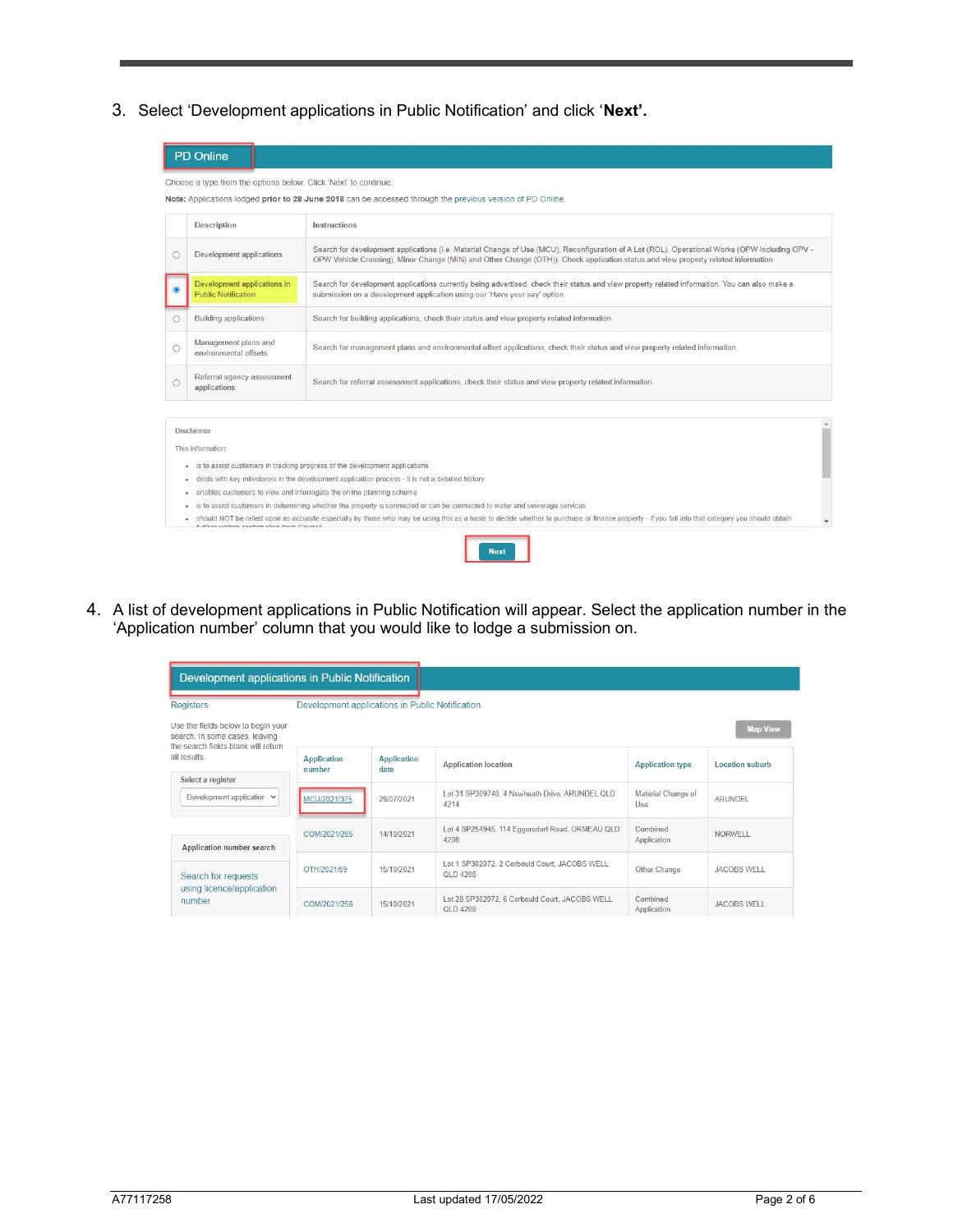5. Review details of the selected application, then scroll to the bottom of the page.

| <b>Details</b>                               |                      |                                                                                                                                                                                                 |                         |
|----------------------------------------------|----------------------|-------------------------------------------------------------------------------------------------------------------------------------------------------------------------------------------------|-------------------------|
| <b>Details</b>                               |                      |                                                                                                                                                                                                 |                         |
| <b>Application number</b>                    |                      | MCU/2021/375                                                                                                                                                                                    |                         |
| <b>Application description</b>               |                      | Material Change of Use Impact Assessable Theatre (4840m2)                                                                                                                                       |                         |
| <b>Application type</b>                      |                      | Material Change of Use                                                                                                                                                                          |                         |
| Lodgement date                               |                      | 29/07/2021                                                                                                                                                                                      |                         |
| <b>Application location</b>                  |                      | Lot 31 SP309740, 4 Newheath Drive, ARUNDEL QLD 4214                                                                                                                                             |                         |
| <b>Status</b>                                |                      | <b>Public Notification</b>                                                                                                                                                                      |                         |
| Property                                     |                      |                                                                                                                                                                                                 |                         |
| <b>Property address</b>                      | Location suburb      |                                                                                                                                                                                                 | <b>Location address</b> |
| Lot 31 SP309740                              | <b>ARUNDEL</b>       |                                                                                                                                                                                                 | ARUNDEL                 |
| Responsible officer                          |                      |                                                                                                                                                                                                 |                         |
| <b>Responsible officer</b>                   |                      | Emily WALSH                                                                                                                                                                                     |                         |
| Work flow / Events                           |                      |                                                                                                                                                                                                 |                         |
| Task/event type                              |                      | Due date                                                                                                                                                                                        | Actual completed date   |
| Pre-Assessment                               |                      | 5/08/2021                                                                                                                                                                                       | 29/07/2021              |
| <b>Issue Confirmation Notice</b>             |                      | 12/08/2021                                                                                                                                                                                      | 12/08/2021              |
| Public Notification (Notice of Commencement) |                      | 26/05/2022                                                                                                                                                                                      | 27/04/2022              |
| Public Notification 15 Business Days         |                      | 23/05/2022                                                                                                                                                                                      |                         |
| Notice of Compliance                         |                      | 6/06/2022                                                                                                                                                                                       |                         |
| Decision                                     |                      | 3/08/2022                                                                                                                                                                                       |                         |
|                                              |                      | To lodge your support for, or objection to, a development application, click on the 'Have your say' button below.<br>Please read the information on our web page before making your submission. |                         |
| <b>Previous</b>                              | <b>Have your say</b> | <b>Attachments</b><br><b>New search</b>                                                                                                                                                         |                         |

6. To view the documents relating to the application (i.e. plans, planning report) click on 'Attachments'.

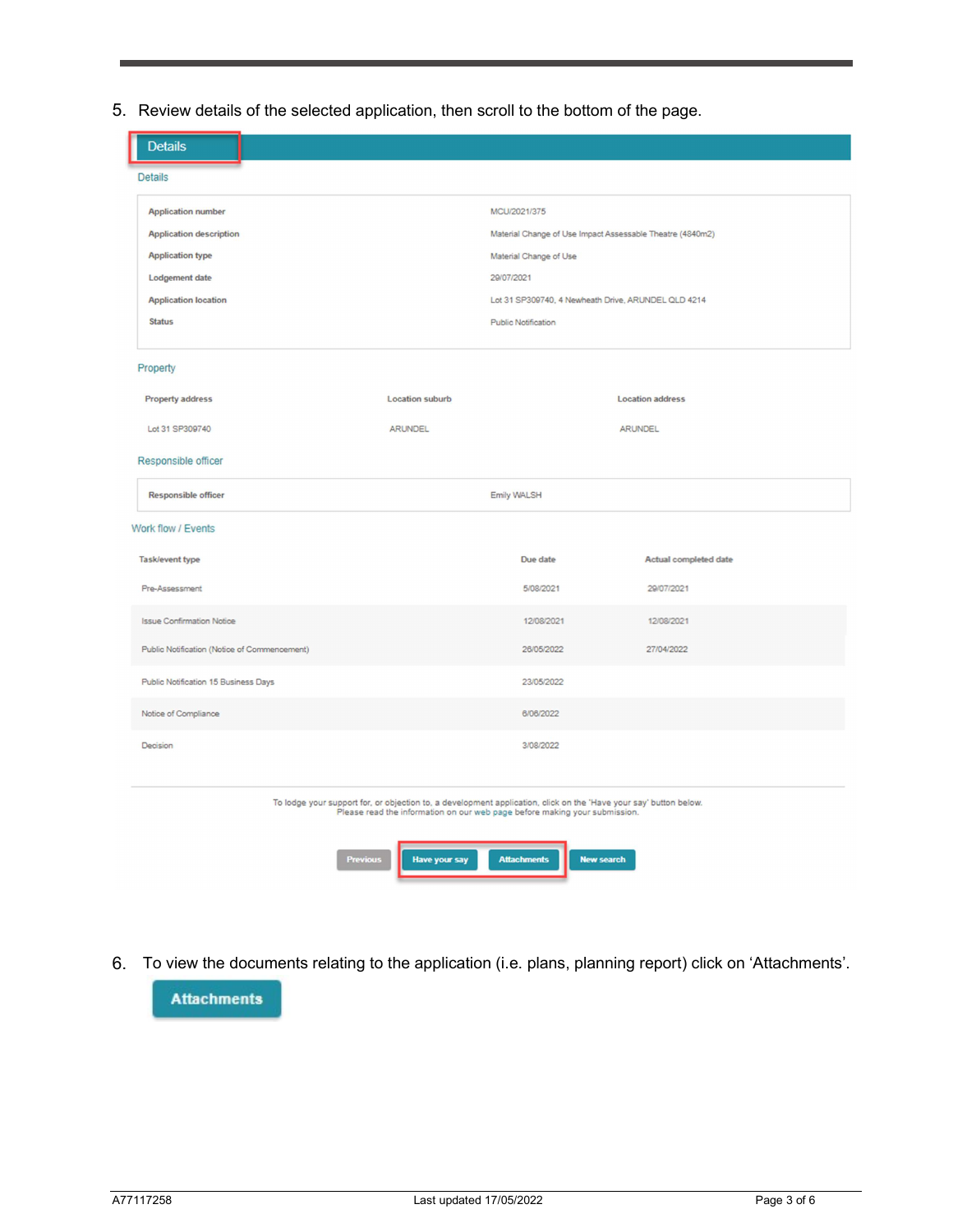7. To view the documents, click on 'View attachment' next to the document description and the document will be displayed.

Please note: click on 'Previous' to return to Details screen and lodge your submission

| Attachment Type                 | Description                                         | Link            |
|---------------------------------|-----------------------------------------------------|-----------------|
| Document files - Public display | Notice of Intention to Commence Public Notification | View attachment |
| Document files - Public display | <b>Information Request</b>                          | View attachment |
| Document files - Public display | <b>Confirmation Notice</b>                          | View attachment |
| Document files - Public display | Plans                                               | View attachment |
| Document files - Public display | <b>Traffio Impact Assessment</b>                    | View attachment |
| Document files - Public display | <b>Town Planning Report</b>                         | View attachment |
| Document files - Public display | Forms                                               | View attachment |

8. To lodge a submission to have your say on this development application click on the 'Have your say' button. **Have your say** 

### Completing your submission

9. You must click on either Support or Object.

This will populate the 'Support' or 'Object' text in the free text box field.

Type your 'Grounds of submission' in the free text box field. Please note stating grounds for a submission are **mandatory** and should focus on planning, environment and/or transport issues.

| Grounds of submission                                                                                    |                                                                                                                                                                                                                                                                                                                                                                                                                                                                                                                  |  |
|----------------------------------------------------------------------------------------------------------|------------------------------------------------------------------------------------------------------------------------------------------------------------------------------------------------------------------------------------------------------------------------------------------------------------------------------------------------------------------------------------------------------------------------------------------------------------------------------------------------------------------|--|
| application are not confidential and will be displayed on PD Online on the City of Gold Coast's website. | When stating the Ground of your submission, it is important to focus on planning issues and how the proposed use is or is not consistent with the City Plan.<br>Use this form to lodge your support for, or objection to, a development application which has been submitted to the City of Gold Coast. Please note that submissions on a developmen<br>Once a decision has been made, the assessment manager must provide a copy of the decision notice to each submitter, after the applicant's appeal period. |  |
| Grounds of submission<br>Details<br><b>Object</b><br><b>Support</b><br>$\alpha$                          | or<br>$--- OBIECT---$<br>[Type your Grounds of Submission in this field]                                                                                                                                                                                                                                                                                                                                                                                                                                         |  |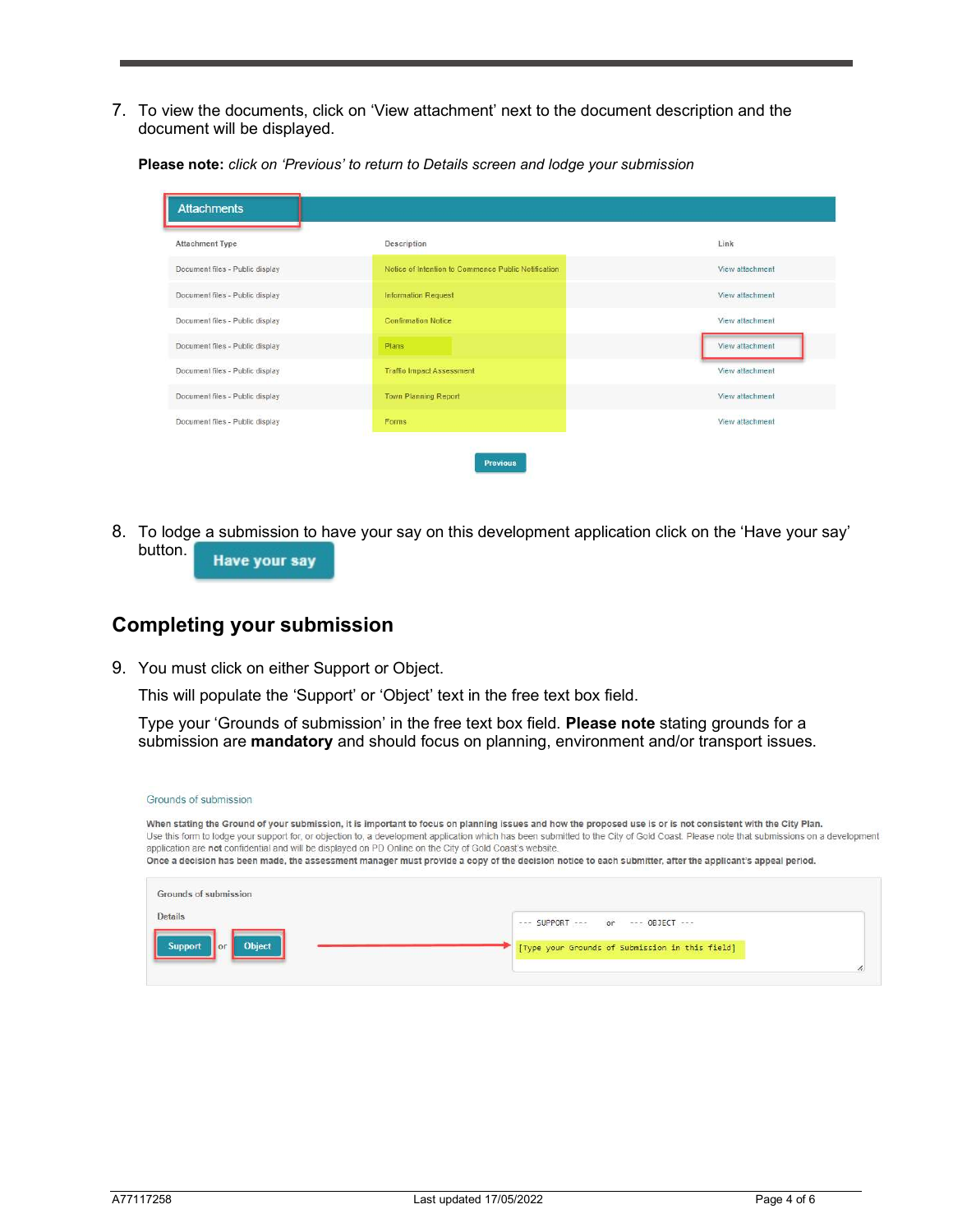#### 10. Upload any additional attachments to support your submission as required (PDF format is preferred) and then select  $\begin{array}{|c|c|c|}\n\hline\n\text{Next} & \text{to continue}\n\end{array}$

| [Type the description of the attachment]       |
|------------------------------------------------|
|                                                |
| $\overline{z}$<br>Choose file No file chosen   |
|                                                |
| Choose file   No file chosen<br>$\overline{z}$ |
|                                                |
|                                                |

#### Complete the mandatory name and address detail fields

| Test            |  |
|-----------------|--|
| Tester          |  |
| tester@test.com |  |
| 9 Holden Place  |  |
|                 |  |
| <b>BUNDALL</b>  |  |
| QLD             |  |
| 4217            |  |
|                 |  |